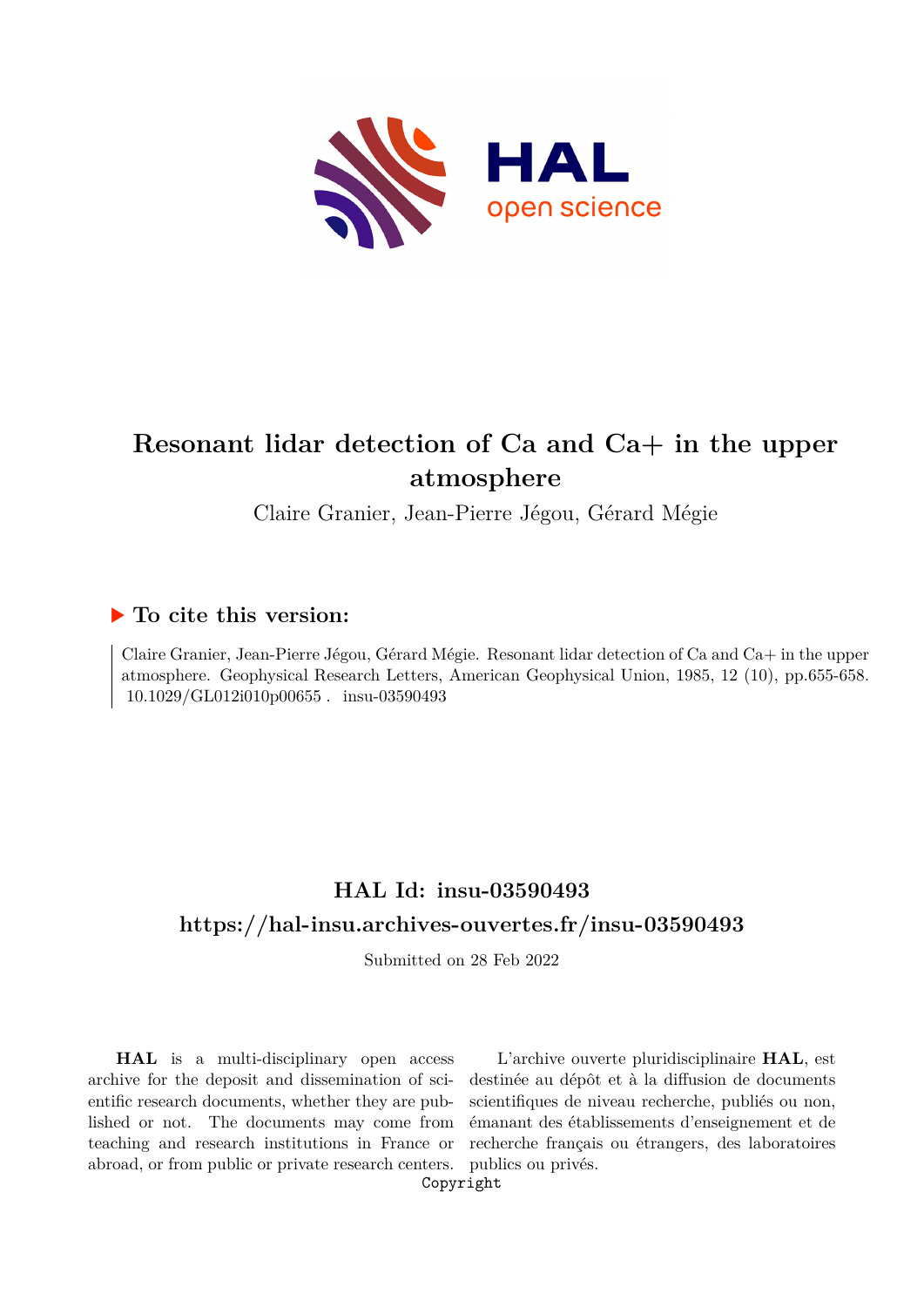RESONANT LIDAR DETECTION OF CA AND  $CA^+$  IN THE UPPER ATMOSPHERE

## C. Granier, J.P. Jégou and G. Mégie

Service d'Aéronomie du CNRS, BP 3 - 91370 - Verrières le Buisson

**F rance** 

Abstract. Resonant lidar detection of neutral  $\overline{(Ca-423 \text{ nm})}$  and ionized ( $Ca<sup>T</sup> - 393 \text{ nm}$ ) calcium **altitude distributions has been performed during nighttime at the Observatoire de Haute-Provence. The emitter is composed of two Nd-Yag pumped dye lasers, the 393 nm emission being obtained by three waves mixing in a non-linear crystal. The first detection of Ca has been carried out in December, 1982 and has shown that the integrate abundance of the atomic**  $\frac{10}{4}$  **is low, with a va-** le<br>lue of about 1.5 x 10 cm<sup>-</sup>, further confirmed tr by measurement performed in July, 1983. During this same month, the detection of Ca has been achieved, proving the **Lidar ability to follow**<br> **rapid evolutions of Ca** layers, which appear **between 85 and 115 km altitudes.** 

### **In tro duc tion**

**Fifteen years ago, the scientific interest in upper atmospheric sodium and the appearance of newly developed flashlamp pumped dye lasers both stimulated atmospheric lidar developments. Sodium lidar observations are currently carried out with a continuous increase both in spatial and temporal resolutions (Shelton et al., 1980;**  Clemesha et al., 1982; Granier and Mégie, 1982). **Moreover, the lidar detections of atomic potassium and lithium have been performed and have brought some consequent insight into the chemical and dynamical behavior of the metallic ele**ments in the earth upper atmosphere. (Mégie et al., 1978; Jégou et al., 1980). In these experiments the sensitivity limit of resonant scatte-<br>ring lidar measurements has been improved to<br>lass than 1 appear of the measurement of the state of less than 1 atom cm<sup>3</sup> . However, while the de**tection of the only atomic form of these metallic elements is yet available, the modeling of their behavior re quires to take into account atomic, ionic and molecular forms (Richter et**  al., 1979, Jégou et al., 1985). Consequently and **in order to get unique informations on the atomion relations which could serve to validate the**   $\text{tection of both neutral (Ca) and ionic (Ca}^{\text{T}})$ **calcium has been performed at the Observatoire**  de Haute Provence (44°N, 6°E). Such a possibili**ty of measuring the two forms exists for calcium as the Ca and Ca + resonance wavelengths are in the visible region of the spectrum. The interest in improving the set of data by the observations of a non-alkali metal is also evident.** 

The CaI resonance line at 422.6/3 nm corres-<br>
ponds to I<sub>S</sub> - <sup>1</sup>P<sub>1</sub> transition and does not<br>
present fine or hyperfine (nuclear spin I = 0) **structure. The value of the oscillator strength** 

**Copyright 1985 by the American Geophysical.** 

**Paper number 5L6558. 0094-827 6 / 8 5 / 005L- 6558 \$03. O0** 

f and of the peak cross section  $\sigma_p$  is sub**<sup>o</sup>sequently high and the effective linPewidth is only limited by the Doppler broadened linewidth**  A<sub>N</sub> (see Table 1). The Call resonant absorp-<br> **tion**, like the alkali atom absorptions, presents **a fine structure with two lines, denoted H and K ; the stronger line (K-393.366 nm), chosen for**  the lidar experiments, corresponds to the absorption from the  ${}^-\text{S}_{1/2}$  level up to the  ${}^-\text{P}_3$ level. Complete spectroscopic data for the two **transitions are quoted in Table 1. These data are used to calculate the effective cross sec**tion (Jégou et al., 1980), which depends on the **laser linewidth and allows the calculation of number densities from lidar scattered signals.** 

**Taking into account the high value of the scattering cross-section of the CaI resonance line, the lidar detection of the calcium atom should be relatively easy as its relative abundance is comparable to the sodium one in the meteoritic composition. However, and although lidar detection had not yet been tried, Gadsden (1969) and Broadfoot and Johanson (1976) have tentatively looked for the CaI emission by photometric observations without any success. On the other hand, such observations of the CaII emission have been achieved by different authors (e.g. Broadfoot, 1967; Tepley et al., 1981),**  while  $ca^+$  measurements by rocket borne mass **spectrometer are currently pursued (see for ins**tance Aikin et al., 1977) showing an abundance of the same order of magnitude as the Na<sup>+</sup> one. **The question of the atomic calcium abundance is thus unresolved at the present time and the lidar observations reported here will give a new insight into this problem.** 

**In this paper only the original experimental set-up and the first results are presented ; a more detailed discussion on their implications in terms of metallic species modeling will be reported in a further publication.** 

#### **Resonant lidar set-up**

**Two laser transmitters at the Lidar station at the Observatoire de Haute Provence (OHP) have**  been adapted to the observation by resonant ex-

**TABLE 1. Spectral features of Ca I and CalI**  resonant excitations. λ<sub>0</sub> represents the peak wa-<br>-velength, f<sub>0</sub> the oscillator strength, Δλ<sub>D</sub> the<br>Doppler broadening and σ<sub>D</sub> the peak cross section

|                                                                                     | Ca I                                   | Ca II                                  |
|-------------------------------------------------------------------------------------|----------------------------------------|----------------------------------------|
| (nm)                                                                                | 422.673                                | 393.366                                |
| $\lambda_0$                                                                         | 1.75                                   | 0.69                                   |
| $\begin{matrix}\n\Delta \hat{X} \\ \Delta \hat{X} \\ \sigma_p\n\end{matrix}$ (200K) | $0.68$ pm<br>3.851 x 10 <sup>-11</sup> | $0.63$ pm<br>1.413 x 10 <sup>-11</sup> |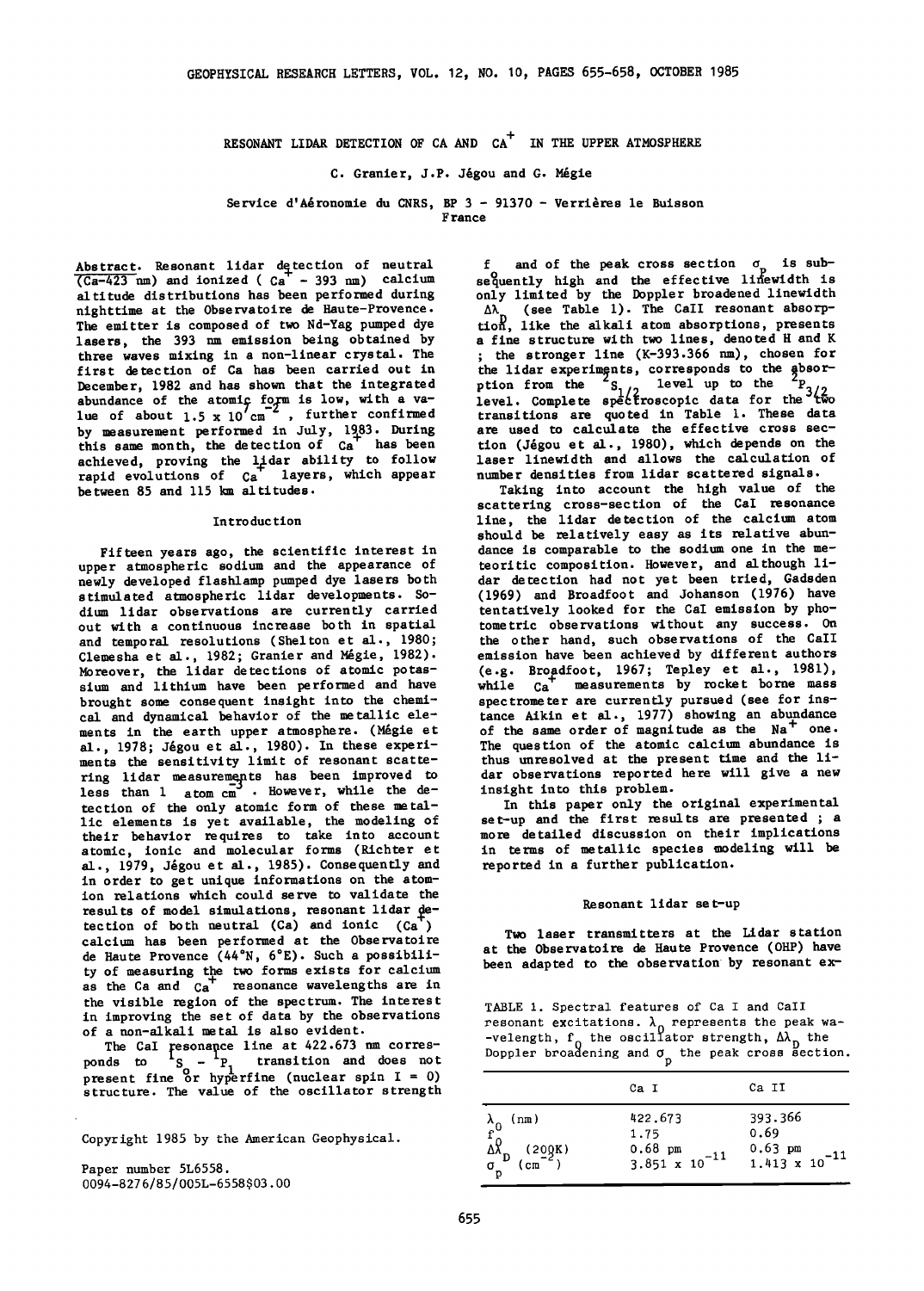

**Fig. 1. Schematic configuration of the Yag-Dye system used to generate the 423 nm and 393 nm**  wavelengths for resonant excitations of Ca and  $Ca<sup>+</sup>$ .

citation of the two calcium species Ca and  $ca^+$ , layering in the upper atmosphere in the <sup>t</sup>, layering in the upper atmosphere in the **80-120 km altitude range. The first one, which gives the 423 nm wavelength of atomic calcium**  resonant excitation, is composed of a dye-laser<br>pumped by the 3rd harmonic of a Nd<sup>3+</sup>-YAG ; the **second one combines the red emission of a second dye-laser at 624 nm and the fundamental infrared emission of the Nd3+-YAG laser (1064 nm) to give, by frequency mixing in a non-linear KDP crystal, the 393 nm-wavelength of ionic calcium resonant excitation. Beside the possibility of presenting a closed coupling configuration for the two wavelengths emission, as shown in Figure 1, the advantage of the 393 nm frequency**  mixing generation, as compared with a direc **pumping at 355 nm, resides in the use of a rhodamine dye, the pumping efficiency of which is high, and in the fact that the life time of 532 nm pumped dyes is much longer than for any other dye pumped at 355 nm.** 

**The two dye lasers are Jobin-Yvon HPHR lasers (Bos, 1981) which have been modified for this experiment. In both oscillator cavities the spectral tuning and narrowing are achieved by a unique diffraction grating of high groove density used in the Littrow configuration ; one preamplifier and two amplifiers raise the energy to a few tens mJ. Stilbene 420 from Exciton, in a 60 % &thanol - 40 % m&thanol solvent are used to**  generate <sub>-3</sub> the 423 nm wavelength with a<br>1.7 x 10<sup>-3</sup> mol/1 concentration in the resonator and with a  $6.7 \times 10^{-4}$  mol/1 in the ampli**fiers (Bucchia et al., 1983). The final characteristics of these two lasers are presented in Table 2. Central wavelengths and spectral profiles of the emissions are controlled in a 1.5 m Czerny-Turner spectrometer (Jobin-Yvon THR) and in a multibeam -Fizeau interferometer with a resolution of 0.5 pm (Cahen et al., 1980). The re**ference wavelength is given by an hollow cathode **1 amp.** 

**The receiver is composed of a 80 cm diameter**  Cassegrain Coudé telescope opened at f/3 and di**rected to the zenith, a collimator, a dichroic** 

**Liaar em•ss,on thin plate, two interference filters and two photomultiplier tubes cooled by water cooling Peltier effect systems and operated in the photon-counting mode (filter transmissions are quoted in Table 2). The signal is gated every 4 •s , processed in real-time with a LSI 11/23 computer, and the resulting data are stored on floppy disks. The time needed to obtain a signal to noise ratio greater than 20 is comprised between 3 mn and 4 hours, depending upon the species concentrations.** 

#### **Results and Discussion**

## **A. Ca de tec tion**

**The first nighttime detection of the calcium atoms was performed during the night of December 21/22, 1982, while the detection of the calcium ion was made during the following summer, in July 1983. The range corrected signal at the peak of the calcium layer observed on December 21/22 is equivalent to the Rayleigh backscattered signal at 64 km. This leads, using an atmospheric model for the atmospheric total density (U.S. Standard, 1976), to 2 calcium total business** content of 1.2 x 10 atoms cm and to an ave-<br>race number density of 7 atoms and for a 8 km rage number density of 7 atoms cm<sup>-3</sup> for a 8 km<br>layer width (peak concentration of 15 **layer w<sub>re</sub>dth (peak concentration of 15**<br>atoms cm<sup>-1</sup>)

**Beside the spectrometric control of the wavelength tuning with a 0.5 pm accuracy, a complementary test can be achieved by scanning the laser emission and looking at the variation of the resonantly scattered signal. No significant in**crease (  $\leq$  20 % ) of the calcium abundance which could be related to a detuning of the excitation **wavelength position has been detected. Thus, the low value of the calcium abundance appears as a reality. The main errors reside in the evaluation of the effective cross section and in the**  statistical fluctuations of the signal (Jégou et al., 1980) which can be evaluated to  $\pm$  20%.

**The calcium layer detected on December 21/22, 1982, shown in Figure 2a, presents a peak at 93 km and its altitude width is 8 km. Whereas these altitude characteristics are comparable with those already observed for the alkali layers, the low value of the Ca total abundance should be emphasized as it is :** 

**- more than a hundred times lower than the sodium abundance, despite a similar abundance of the two elements in the meteoritic source (Anders and Ebihara, 1982).** 

**TABLE 2 . Characteristics of the Lidar systems.** 

| Transmitter                                                                    | Cа                                                | Cа                                         |
|--------------------------------------------------------------------------------|---------------------------------------------------|--------------------------------------------|
| Wavelength<br>Linewidth<br>Beam divergence<br>Repetition rate                  | 422.6 nm<br>25 mJ<br>$8 \times 10$<br>rad<br>10Hz | 393.4 nm<br>20 mJ<br>10<br>rad<br>10 Hz    |
| Receiver                                                                       |                                                   |                                            |
| Telescope diameter<br>Filter bandwidth<br>Filter transmission<br>Sampling gate | $0.80$ m<br>1 nm<br>18%<br>បទ                     | $0.80$ m<br>1.3 nm<br>- 7.<br>g<br>4<br>U8 |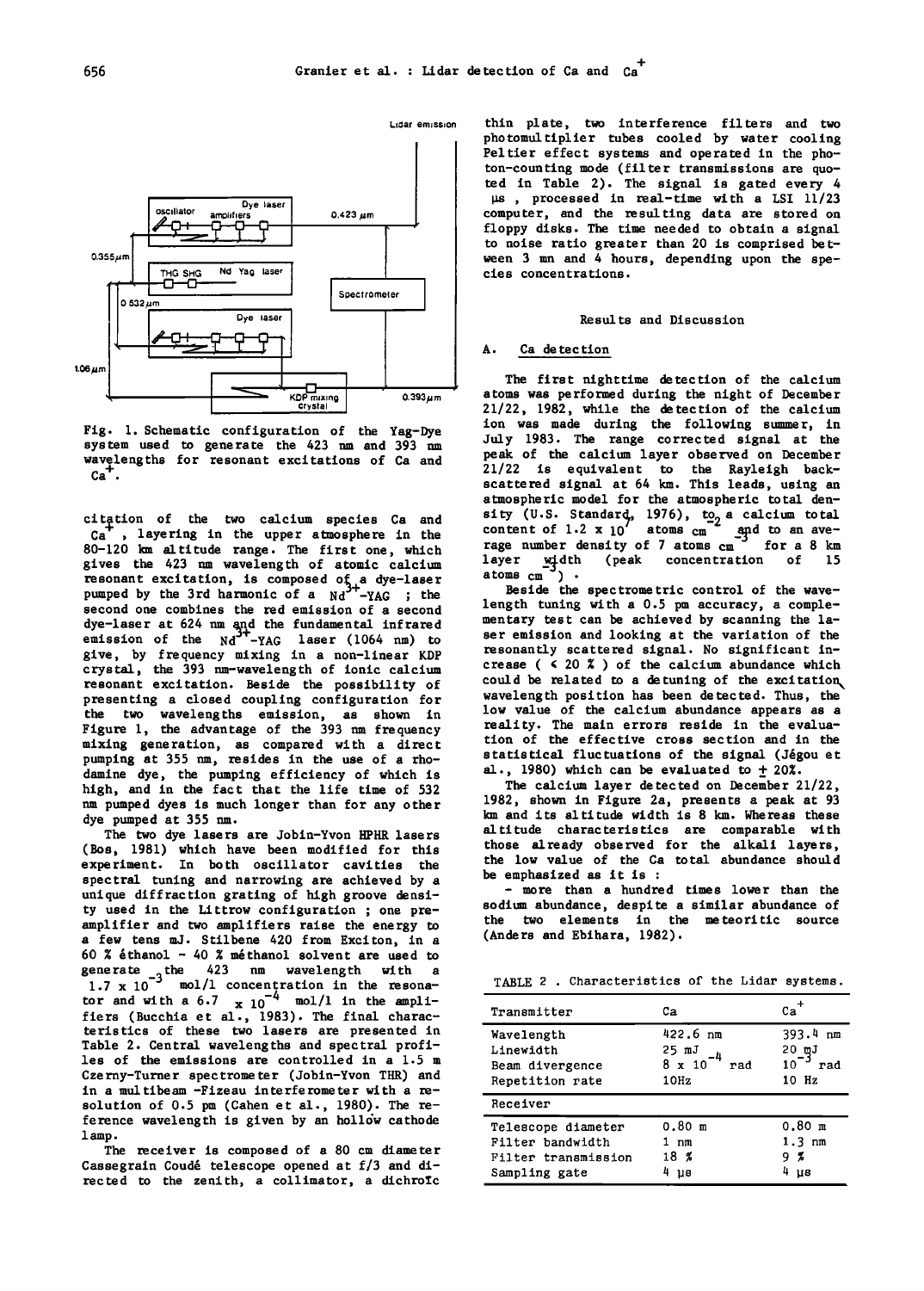**- of the same magnitude or slightly lower**  total abundance measured in the **same altitude range by mass spectrometry (and by lidar as reported in the next section) whereas** 



**Fig. 2. Calcium atom height profiles obtained by Lidar at the Observatoire de Haute-Provence : a) on December 21/22, 1982, averaged from 4:40 a.m. to 6:20 a.m.** 





**Fig. 3. Calcium ion isodensity contours as a function of local time and altitude (on July, 19, 1983, from 2:00 a.m. to**  $4:40$  **a.m.).** The density scale is stated in  $\text{cm}^3$  on the right **side of the figure.** 

**the totality of the results obtained on sodium and potassium show the clear preponderance of the atomic species over the ionic species (see for instance Aikin et al., 1977 ; Zbinden et** 

**al., 1975 ; Narcisi and Bailey, 1965). Further detections of neutral calcium were achieved in July, 1983. In Figure 2b, the results obtained on July 15 are presented and can be compared to the first results of December. (They are averaged over a 40 mn period of time). The altitude distribution is very different from tration is observed at 99 km**  $(32 \text{ atoms cm}^{-3})$  **in a 2.5 km wide layer, whereas a secondary maximum is observed at 32 km with a peak concentration**<br>of 7 atoms cm<sup>3</sup>. If the height profile of neu**tral calcium seems thus highly variable in time, further observations are required for any statistical analysis or detection of possible seasonal variations.** 

## **B.**  $Ca^+$  detection

The first nighttime lidar detection of  $Ca<sup>T</sup>$ **has been performed in July, 1983. On July 19, the observations have been carried out from 2:00 a.m. to 4:40 a.m.. The total abundance as**  observed during the<sub>7</sub>observation period is larger<br>or equal to 6xl0<sup>7</sup> ions cm<sup>2</sup> and the Ca **ions are concentrated in thin layers with an average width of 2 to 4 km. Due to the high signal to noise ratio observed, the evolution of the ionic layers have been represented in terms of time height number density isocontours with a temporal resolution of 10 mn and a vertical resolution of 600 m (Figure 3).** 

**From 2:00 a.m. to 3:45 a.m., the layer, at the beginning spread in the 95-105 km altitude**  range, is getting sharper and centered at an al-<br>titude of 101 km. At 3:30 a.m. the width of the **titude of 101 km. At 3:30 a.m. the width of the contract of the set of the set of the set of the set of the set of the set of the set of the set of the set of the set of the set of the set of the set of the set of the set** Ca layer is reduced to  $\frac{1}{2}$  km and the mean con-<br>centration is 200 ions cm<sup>3</sup> . At 3:50 a.m., one **notes a drastic change of the peak altitude of the layer from 101 km down to 94 kin. From 4:00 a.m. to 4:40 a.m., the vertical profile peaking at 94 km remains essentially stable, but a slight increase of the abundance occurs at the upper altitudes around 102 km. At 4:30 a.m. the**